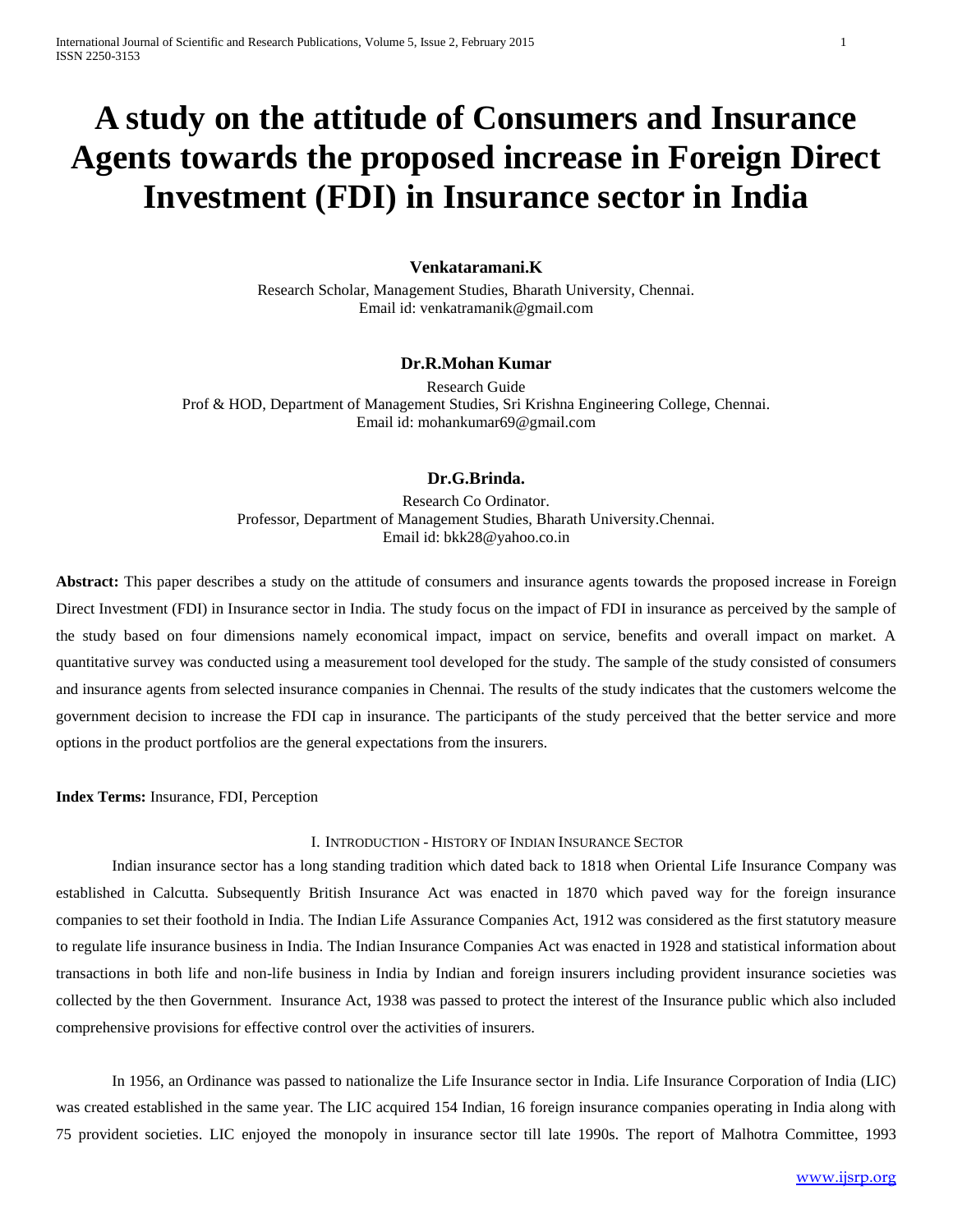provided startling revelations about the insurance sector in India. The report argued that only 22% of Indian public are insured and also strongly recommend that the insurance should be opened to the private players to improve the market penetration of insurance products. The Insurance Regulatory and Development Authority(IRDA) was constituted in 1999 as an autonomous body to regulate and develop the insurance industry.

The government of India made a landmark decision to open up the Insurance sector to the private sector in 2000. The government also allowed foreign equity stake in domestic private insurance companies to maximum of 26% of the total paid-up capital. Today atleast 45 private insurance companies are operating in India and 8 public sector companies are in the insurance business in India. Almost all of these private insurers operate as joint ventures between the Indian promoters who hold up to 76% and foreign insurance companies who hold up to 26% as mandated by the law.

## II. STATEMENT OF THE PROBLEM

The Insurance Amendment Bill was tabled in the Rajya Sabha in 2008 to raise FDI cap in the insurance industry from 26 per cent to 49 per cent. However the bill has been pending since 2008 and the new government which assumed office in 2014 has renewed the interest in passing the bill. The study was an attempt to gauge the attitude of public and the insurance agents who are doing the business on behalf of the insurance companies toward the decision of government of India to rise the cap in FDI in insurance sector from 26% to 49%.

## III. OBJECTIVES OF THE STUDY

The major objectives of the study are listed below

- To measure the economical impact perceived by the public and insurance agents due to rise in FDI in insurance sector.
- To analyze the impact on services perceived by the public and insurance agents due to rise in FDI in insurance sector.
- To study the extent of general benefits as perceived by the public and insurance agents due to rise in FDI in insurance sector.
- To understand the impact on economy due to rise in FDI in insurance sector as perceived by the public and insurance agents.
- To study the overall difference in the attitude in the rating between insurance agents and public toward the government decision to increase the FDI in insurance.

#### IV. REVIEW OF LITERATURE

This section highlights the recent published articles on the FDI in insurance in India. Vijaya Kumar (2004) viewed that the opening up of the insurance sector has fostered competition, innovation and productive variations. He also advocated that issues in insurance products should be considered which included demand for pension plan, separateness of banking from insurance sector, role of information technology, possible use of postal network for selling insurance products and above all the role of the regulator. Murthy (2004) stated that the proposed increase in the FDI Cap from 26 to 49 per cent has got a very good potential to have a competitive edge over other organizations and there is an urgent need to infuse huge amount of capital into insurance by the foreign insurance collaborators.

Krishna Kumar and Kannan (2005) analyzed the impact of entry of private players on the position of LIC in the Indian insurance sector. The study also highlighted the likely threats and suitable remedial steps to the public sector giant and recommended suitable analytical apprehensions. Sayulu and Sardar (2005) suggested that customer value and satisfaction are the important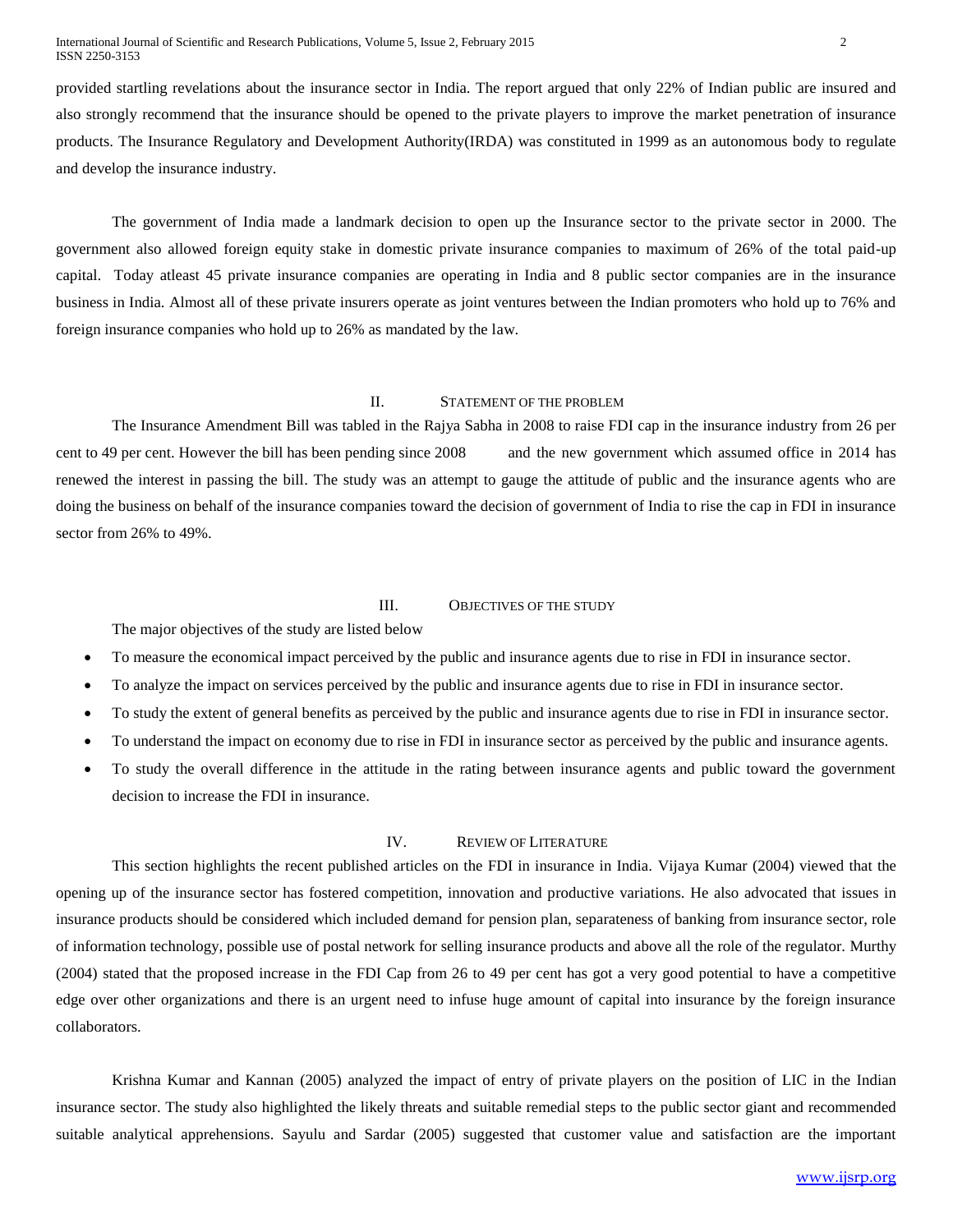ingredients in the marketers for success. The insurance companies today must develop stronger bonds and loyalty with their ultimate customers and pay close attention to their customer defection rate and undertake steps to reduce it.

Sam Ghosh (2005) acknowledged the major change in the Insurance landscape in India and believed that the tough competition has actually changed the rules of the insurance game as the market is flooded with an array of products. He argued that the differentiators among different insurance players are the product, pricing and service. Nirjhar Majumdir (2005) praised that the private Insurance companies has done a good job in the market by grabbing around one fourth of the market share from the public sector giant LIC.

Bansal (2005) concluded that privatization of insurance sector over a period of time has been proved to have positively impacted the customers. He also viewed that the privatization as the beginning of new era with many heights to achieve. Pooja Bhalla and Gagandeep Kaur (2007) stated that the opening up of the insurance sector to private players has posed a challenge to the public sector giant i.e. LIC of India. They also viewed that though LIC still enjoys the dominant position but the proportionate share is decreasing year after year. They recognized that the private players with their innovative products, smart marketing, wider distribution networks and better customer service have been successful in attracting a large number of customers. Gupta et al. (2007) described the reasons for the opening up of the insurance sector to private players. They also believed that the opening up of insurance sector can be justified as the size of the large potential market is adequate enough for all companies. Similarly Faiz Abdullah (2008) stated that liberalization of insurance sector resulted in the emergence of a large number of private and foreign players, wider choice in terms of product innovation, tremendous surge in the flow of technology and the expanded market. But, there are many challenges faced by the insurers to bring into practice the global standards in the country. These challenges are capital adequacy, solvency margin, cap on foreign direct investment, financial efficiency, infrastructure development, integration and externalities.

Rao and Madhavi (2007) observed that the insurance industry is facing a healthy competition which really benefits the customers. They also opined that the public sector insurance operators should further improve its product varieties and schemes to compete with the private sector and also change its attitude further towards service to survive in the market. Ayem Perumal (2010) noted that the business environment for the insurance sector has been fast changing, bringing new opportunities and posing new challenges. He further asserts that the major challenges are market volatility, ever-changing customer needs and structural limitations.

Shende and Neelkant Rao (2010) attributed the spread of life insurance to the entry of new players in the insurance business. The monopoly of LIC of India has come to end in insurance sector. Total life insurance premium of Indian Insurance Industry has increased four folds since liberalization of insurance industry. Mohmed Amin Mir (2010) analyzed the pros and cons of the proposed rise of the cap on FDI in the insurance sector from 26 to 49 percent. The study identified that many private insurers welcomed the move as it raises their capital base. This helps maintain adequate solvency margin and bears the escalated initial operation costs low.

## V. CONCEPTUAL FRAMEWORK

A conceptual framework was developed for measuring the attitude towards proposed increase in cap in FDI in insurance sector. Based on the review of literature and expert opinion on the issues four factors were emerged which are directly impacting the FDI rise in insurance. The four major factors are *impact on economy, impact on service to customers, general benefits, impact on insurance business/market*.

#### **A. Impact on Economy:**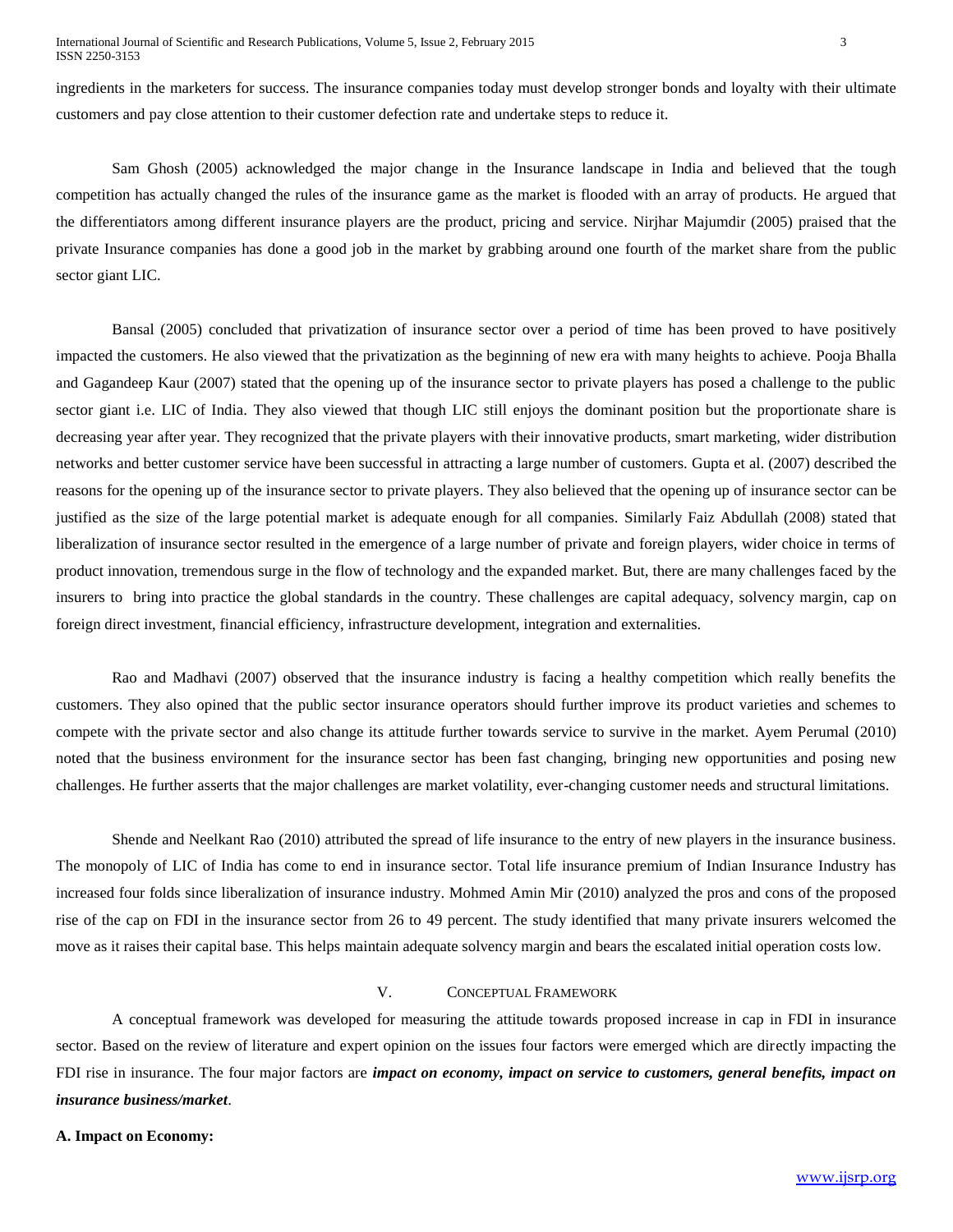International Journal of Scientific and Research Publications, Volume 5, Issue 2, February 2015 4 ISSN 2250-3153

This variable measures the extent to which the increase in FDI impacts the economy of the country.

#### **B. Impact On Service To Customers:**

This variable measures the impact of increase in FDI on the service to the customers of insurance companies.

## **C. General Benefits**

This variable measures the level of perceived benefit of FDI in insurance

#### **D. Impact on Insurance Business/Market**

This variable aims to measure the likely impact of rise in FDI cap in insurance on the insurance business in India.



**Figure 1: Conceptual Framework of the Study**

VI. RESEARCH METHODOLOGY

## **6.1 Sample and Research Setting**

The study was conducted with the customers and agents of insurance companies located in Chennnai TamilNadu, India. A sample of 200 customers and insurance agents were approached personally at their work places and residence to participate in the study. Out of the total, 157 correctly completed the questionnaires in all respects, yielding a response rate of about 78 percent. The study employed non-probabilistic convenience sampling technique for choosing the sample.

#### **6.2 Research Instrument**

A 17 item instrument developed for the purpose of the current study. The questionnaire was validated by a team of experts consisting of 2 professors, 2 senior managers of insurance company. The scale was developed based on a five-point Likert scale ranging from "strongly disagree" (1) to "strongly agree" (5). The participants of the study were asked to indicate their degree of agreement with each item.

#### **6.3 Statistical Tools**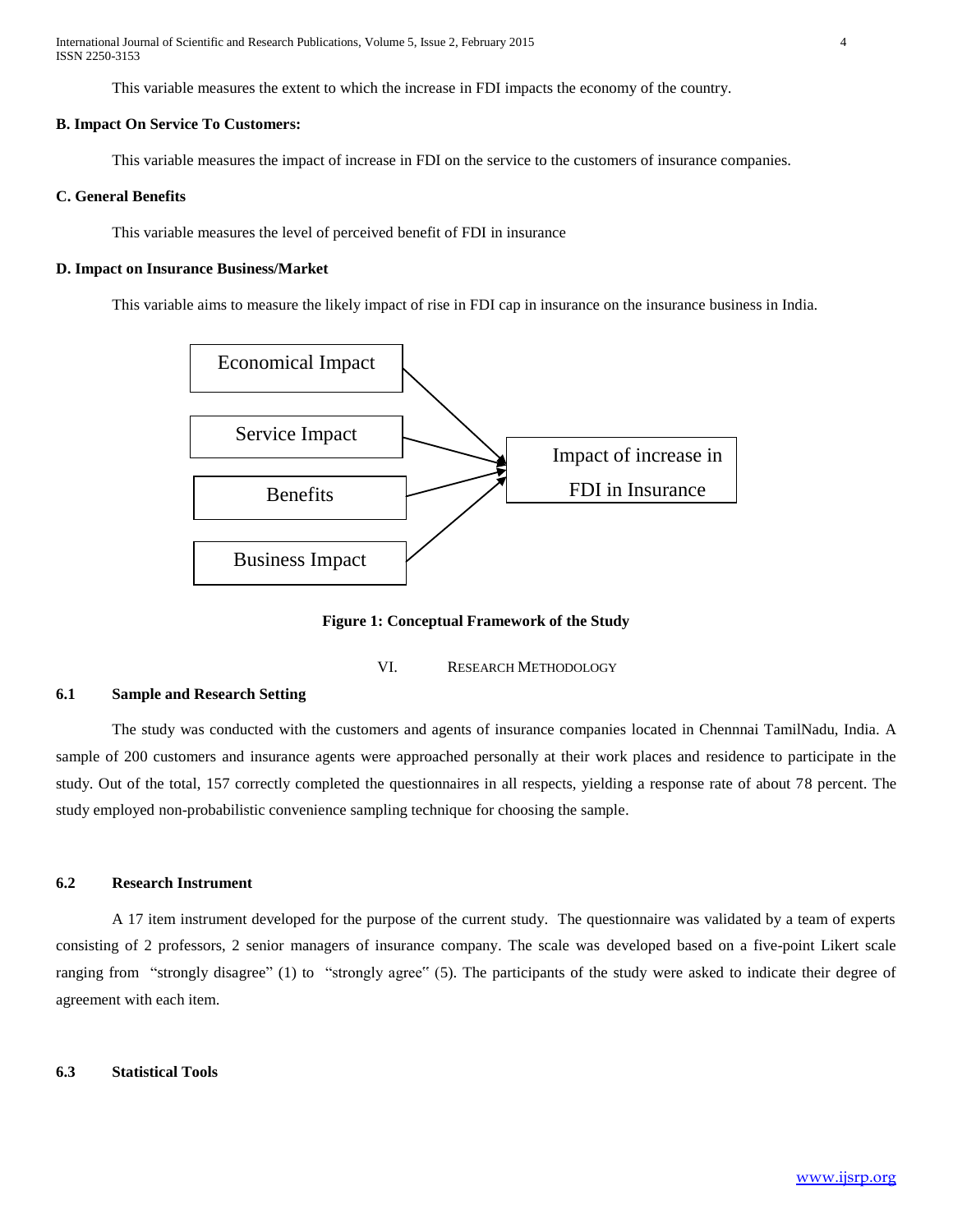The data collected were subjected analyzed using the software package SPSS 21.0. The statistical analyses included Descriptive Statistics, Reliability Analysis, Exploratory Factor Analysis using Principal Component method with Varimax rotation, and Correlation Analysis.

## **6.5 Demographic details of the study**

The demographic details of the study is presented in the Table 1. It can be observed from the table that majority of the respondents were Customers (68%). While agents constituted a smaller portion of the sample (32%). Majority of the respondents were Male (83%), while female constituted only 17%. Similarly majority of the respondents about 80% were Married. The distribution of the age group of the is also presented in the Table 1. The majority of the sample of the study (90%) hold at least graduate degree. The sample of the study were mostly employed in private organizations and sizeable sample of respondents were self employed.

|                       | <b>Demographics</b><br><b>Number / Percentage</b> |            |  |
|-----------------------|---------------------------------------------------|------------|--|
| <b>Status</b>         | Customer                                          | 107 (68 %) |  |
|                       | Agent                                             | 50 (32 %)  |  |
| Gender                | Male                                              | 131(83 %)  |  |
|                       | Female                                            | 26(17 %)   |  |
| <b>Marital Status</b> | Married                                           | 126(80%)   |  |
|                       | Unmarried                                         | $31(20\%)$ |  |
| Age                   | Below 30                                          | $31(20\%)$ |  |
|                       | $31 - 40$                                         | 61(39%)    |  |
|                       | Above 40                                          | 65(41%)    |  |
|                       | Undergraduate                                     | $15(10\%)$ |  |
| Qualification         | Graduate                                          | 90(57%)    |  |
|                       | Postgraduate                                      | 52(33 %)   |  |
| Employment            | Private Sector                                    | 91(58 %)   |  |
|                       | <b>Public Sector</b>                              | 28(18 %)   |  |
|                       | Self-employed                                     | 38(24%)    |  |

**Table 1:** Demographic Characteristics of Sampled Customers (n=157)

## **6.6 Reliability Analysis**

The scale developed for the study was subjected to reliability analysis and the Cronbach's alpha statistics was employed to measure reliability. Cronbach alpha value for the scale was estimated at 0.856 which is well above the cut-off value of 0.70, hence, deemed acceptable (Hair et al*.* 2010).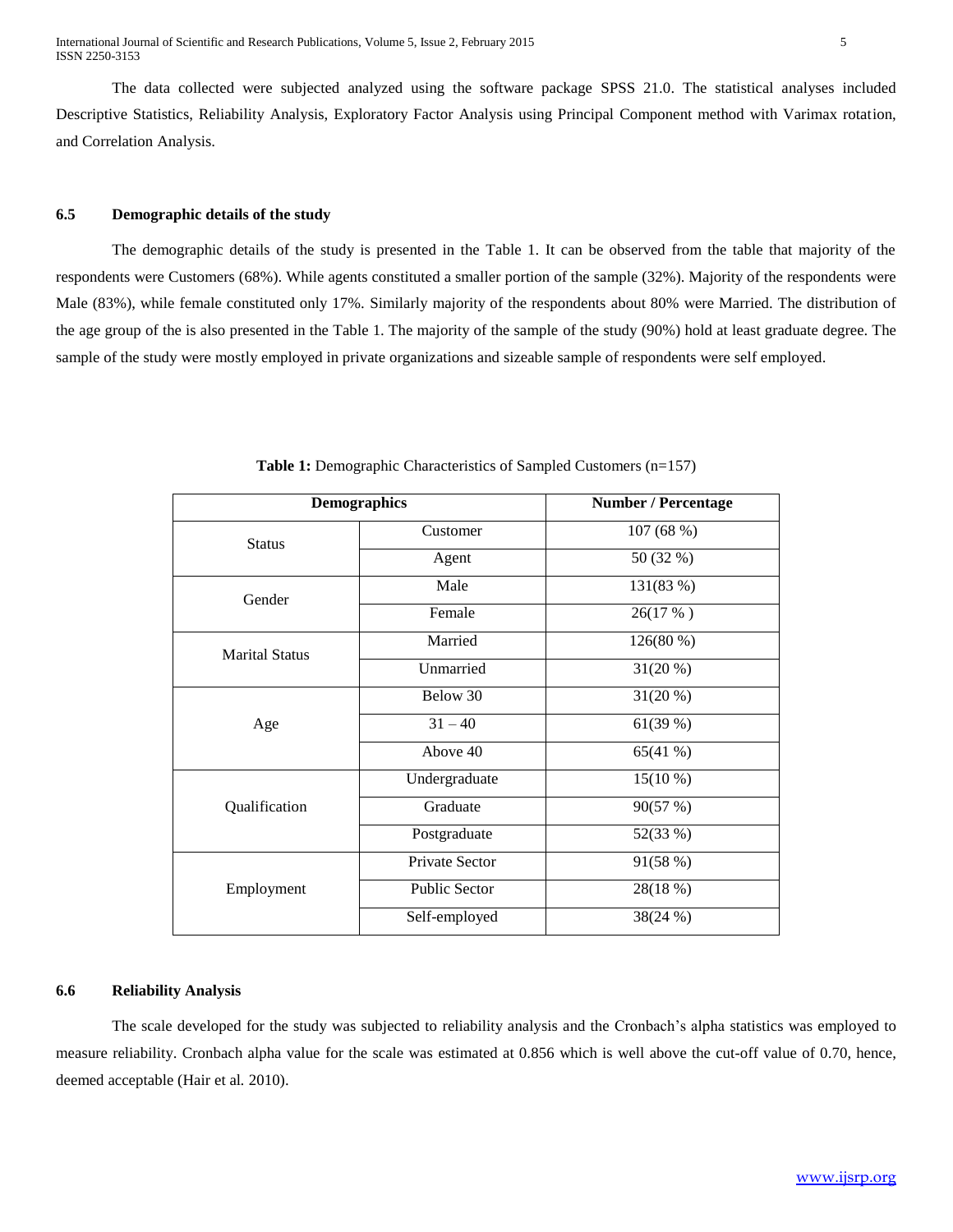International Journal of Scientific and Research Publications, Volume 5, Issue 2, February 2015 6 ISSN 2250-3153

#### **6.7 Descriptive Statistics**

The descriptive statistics for the scale was obtained which indicates the average values of the factors of the scale. The descriptive statistics is presented in Table 2. An analysis of the results shows that respondents of the study perceived that proposed rise in the FDI cap in the insurance sector will have much higher impact on the service level of the insurance companies than on the other factors such as impact on economy, overall benefits to the customers, impact on insurance business.

| <b>Factors</b>                      | Mean | SD   |
|-------------------------------------|------|------|
| Impact on Economy                   | 3.3  | 0.73 |
| <b>Impact On Service</b>            | 3.7  | 0.46 |
| <b>Overall Benefits</b>             | 3.2  | 0.94 |
| <b>Impact on Insurance Business</b> | 3.3  | 0.65 |

**Table 2 Descriptive Statistics**

## **6.8 t-test results**

Independent sample t-test was conducted to test measure the significance of difference in the mean rating between customers and agents in their perception towards the proposed increase in FDI in insurance. The results of the t-test as shown in Table 2 indicates that there is significant difference in the mean rating between customers and agents for all the factors. The level of significance was 0.001 level for all the cases. Customers of the study viewed that the rise in FDI cap will positively impact the services and more product options will be available to the customers.

| <b>Factor</b>        | <b>Status</b> | N   | <b>Mean</b> | <b>SD</b> | t-value | p-value |
|----------------------|---------------|-----|-------------|-----------|---------|---------|
| Economical<br>Impact | Customer      | 107 | 3.5252      | 0.38      | $6.5**$ | 0.000   |
|                      | Agent         | 50  | 2.7680      | 0.77      |         |         |
| Service Impact       | Customer      | 107 | 3.9972      | 0.44      | $4.7**$ | 0.000   |
|                      | Agent         | 50  | 3.3100      | 0.98      |         |         |
| <b>Benefits</b>      | Customer      | 107 | 3.3047      | 0.44      | $2.9**$ | 0.004   |
|                      | Agent         | 50  | 3.0380      | 0.55      |         |         |
| Market Impact        | Customer      | 107 | 3.1467      | 0.76      | $4.1**$ | 0.000   |
|                      | Agent         | 50  | 3.6540      | 0.59      |         |         |

**Table 3: t-test to test the level of significant differences in the mean rating between customers and agents**

\*\* - Significant at 1% level

#### VII. DISCUSSION

The analysis of the data indicates that in general respondents of the study welcome the move by the government to increase the FDI cap in insurance. In particularly common people are satisfied with the service of the private insurance companies and expected that the service will be still better if the competition in the industry increases further.